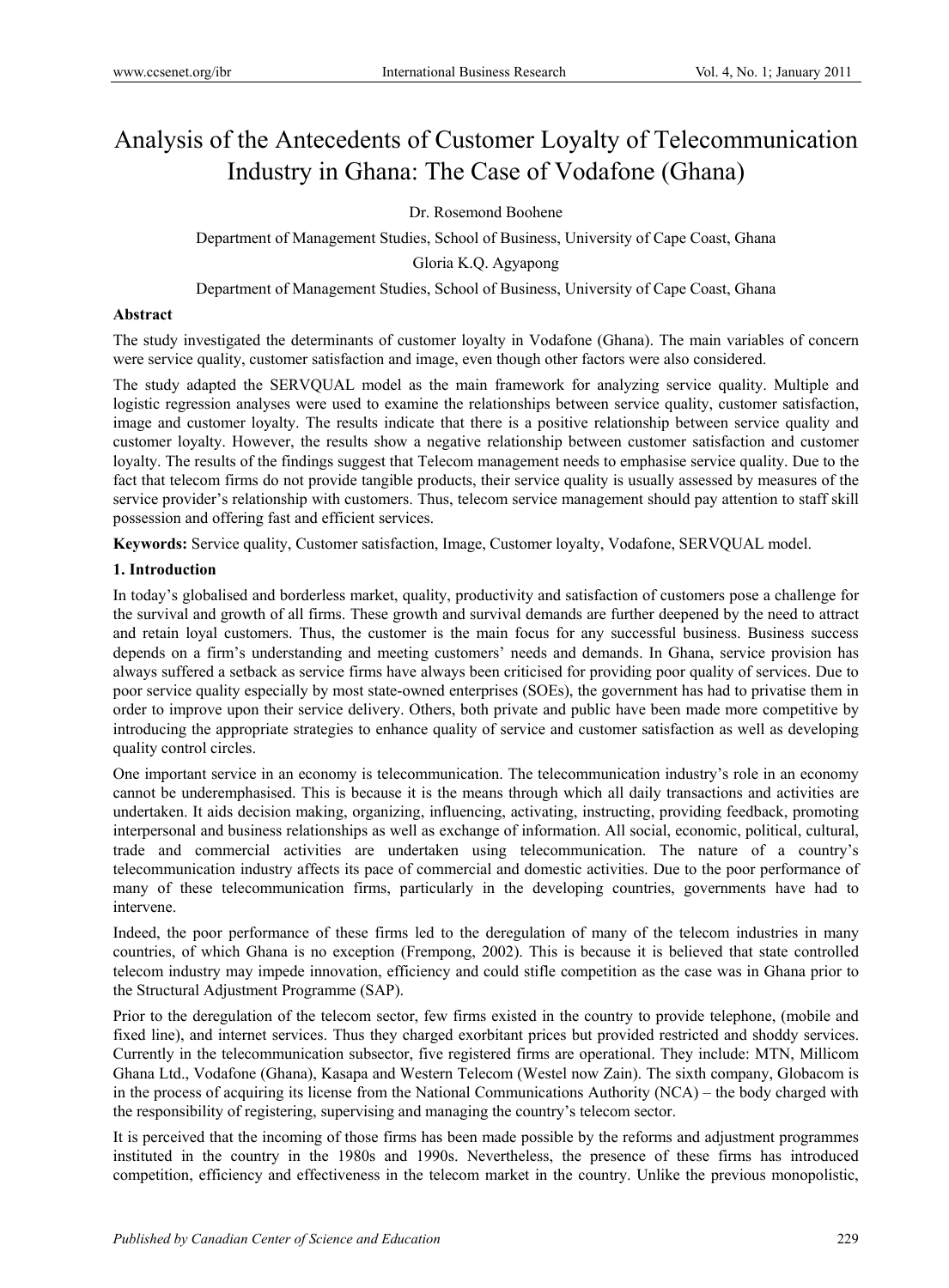highly regulated telecom market, the presence of the new firms introduced service quality, appropriate and reasonable pricing and social responsibility. In effect, the deregulation policy of the telecom industry has aided in the current level of satisfaction enjoyed by its customers today. The deregulation, competition and advancement in information communications technology seems to be exerting pressure on managers in this industry to demonstrate customer-focused and continuous service improvement than before, as a way to ensuring customer satisfaction, brand supremacy and ultimately customer loyalty.

Customer loyalty has been found in the literature to be a competitive tool for many companies. This is even much more pronounced in today's highly globalised, industrialised and competitive markets. As has already been discussed in the background to the study, the growth and survival of companies depend on how loyal their customers are of which telecommunication is no exception.

Various studies have been carried out in the developed countries regarding customer loyalty (Ndubusi et al, 2007; Khatibi et al., 2002; Uncles et al 2003). Also, studies have been carried out regarding the relationship between service quality, customer satisfaction, image and customer loyalty in developed countries using the SERVQUAL model. However, only few studies have been carried out in this area in the developing world, especially in the telecom sub-sector. In Ghana, few researches have been carried out regarding customer loyalty and its antecedents but the research was conducted in the banking sector (Owusu-Frimpong, 1999) with none in the telecom sector. This study is being carried out to see if the factors that determine customer loyalty in the studies conducted in other areas will hold for the case of Ghana. Again, the telecom sub-sector in Ghana is neither perfectly competitive nor monopolistic but oligopolistic in nature. We therefore deem it appropriate to use the SERVQUAL model in determining the relationship between service quality, customer satisfaction, image and customer loyalty in a developing country context, more specifically, in a public sector telecom company.

The SERVQUAL model (Parasuraman, Ziethaml & Berry, 1988) suggests that the differences between customers' expectations about the performance of a general class of service providers and their assessment of the actual performance of a specific firm in that class results in perceptions of quality. So that the first step in attaining customer loyalty is to determine the level of customer service through service quality assessment. Available literature seems to suggest that there is no consensus among researchers regarding the main factors underpinning customer loyalty (Khatibi, et al., 2002; Fornell et al 1996; Mittal & Lassar 1998). Whereas Ruyter et al (1998), Boulding et al (1993) and Brady and Cronin (2001) found that high degree of service quality translates into loyalty, Aydin and Ozer (2005) and Cronin and Taylor (1992) are of a contrary opinion. They are of the view that service quality is a necessary but not sufficient condition to obtain customer loyalty.

Competition is supposed to bring about efficiency in the quality of service delivery in an economy. Inspite of the mushrooming of several telecom companies in Ghana, the quality of service delivered has not been up to scratch and yet, most of these providers have held on to their clients. What factors then may be accounting for the loyalty of their clients?

Service quality and corporate image were found to have a positive relationship with customer loyalty. However, customer satisfaction has a negative relationship with customers loyalty. This finding implies that among customers of Vodafone (Ghana), satisfaction is not a basis for loyalty. A reason accounting for this result may include the underdeveloped nature of the telecom sector. The next session reviews related literature, followed by data and methodology. The last two sections deal with results and discussion and conclusion and recommendations.

#### **2. Literature Review**

Loyalty as a concept has its root from the consumer behaviour theory and is something that consumers may exhibit to brands, services or activities. Often customer loyalty is used as opposed to brand loyalty to emphasise that loyalty is a feature of people, rather than something inherent in brands. Unfortunately, there is no universally agreed definition of loyalty (Jacoby & Chestnut, 1978; Dick & Basu, 1994; Oliver, 1999).

According to Beerli et al (2002), loyalty has been, and continues to be defined as repeat purchasing frequency or relative volume of same-brand purchasing. This, Oliver (1999) considered as an inadequate definition. He posits that most definitions of the concept in the literature suffer from the problem that they record what the consumer does, and none taps into the psychological meaning of loyalty. He thus defined loyalty as:

. . . a deeply held commitment to rebuy or repurchase a preferred product/service consistently in the future, thereby causing repetitive, same-brand or same brand-set purchasing, despite situational influences and marketing efforts having the potential to cause switching behaviour.

Jacoby and Kyner (1973) from a different perspective saw loyalty as the biased (i.e. non-random) behavioural response (i.e. purchase), expressed over time, by some decision-making unit, with respect to one or more alternative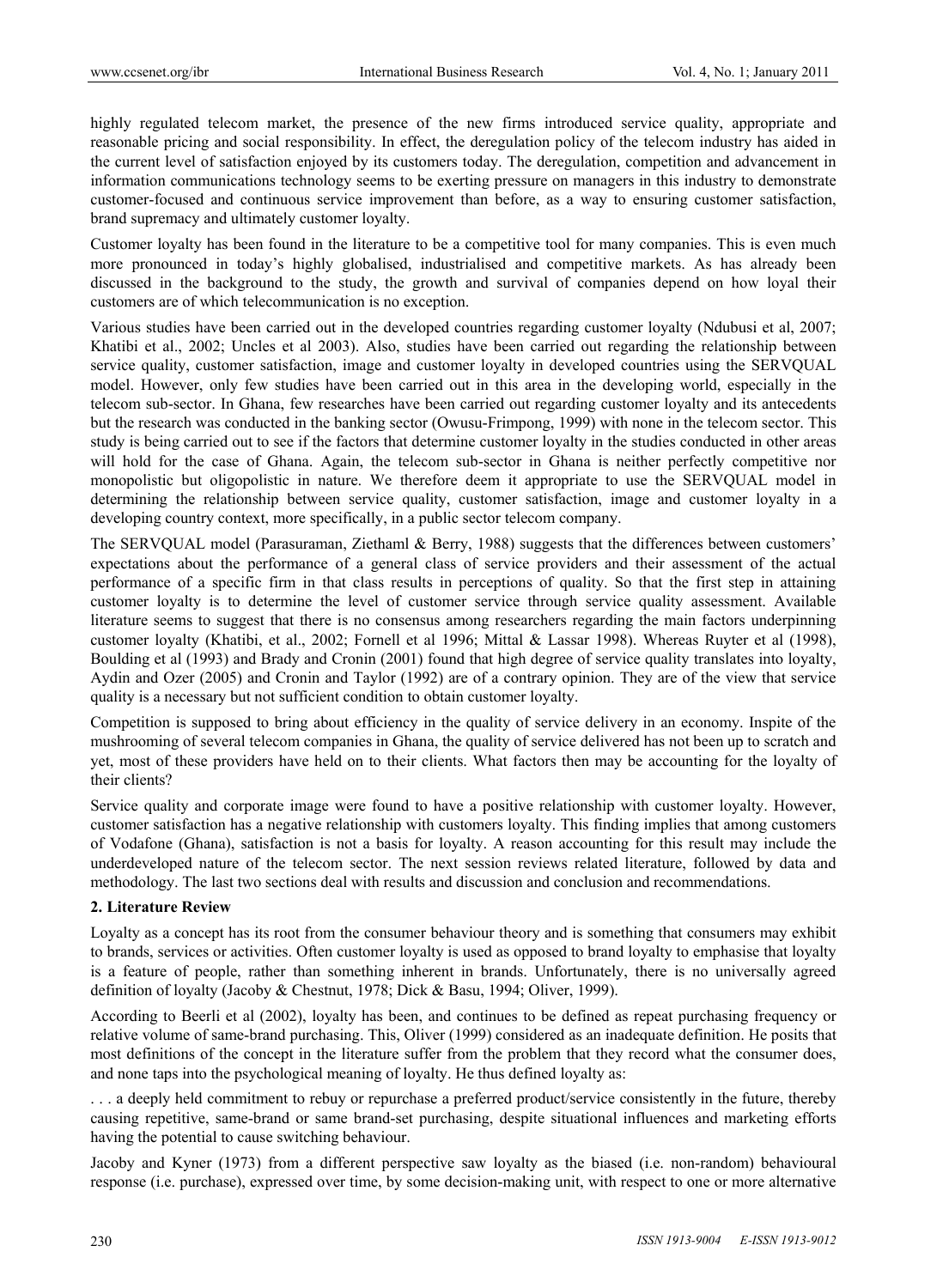brands out of a set of such brands. This means that it is necessary to distinguish between exclusivity and loyalty and a function of psychological processes which involves the evaluation of different alternatives using specific criteria.

Thus in the view of Day (1969); Jacoby and Kyner (1973) and Berne (1997), loyalty is a concept that goes beyond mere repurchase behaviour as it presents two perspectives - behaviour and attitude, with all leading to commitment. Accordingly the combination of these two components enables us to distinguish two types of customer loyalty concepts:

(a) Loyalty based on inertia, where a brand is bought out of habit merely because this takes less effort and the consumer will not hesitate to switch to another brand if there is some convenient reason to do so. That is, the consumer is buying the same brand, not because of true brand loyalty, but because it is not worth the time and trouble to search for an alternative; and

(b) True brand loyalty, which is a form of repeat purchasing behaviour reflecting a conscious decision to continue, buying the same brand, must be accompanied by an underlying positive attitude and a high degree of commitment toward the brand.

Several factors have been identified to influence customer loyalty. As Beerli et al (2002) pointed out, there has been a growing interest in recent years in analysing the factors influencing customer loyalty especially in marketing of services. Among such variables that influence customer loyalty includes customer satisfaction and switching costs (Oliver, 1999; Berne´, 1997; Bloemer & Kasper, 1995; Anderson & Sullivan, 1993; Boulding et al., 1993; Bloemer & Lemmink, 1992)

In a review of customer defecting patterns, Reichheld et al. (2000) found 60-80% of customers who defect to a competitor said they were satisfied or very satisfied on the survey just prior to their defection. Also, Arasil et al (2005) showed that the switching cost factor directly affects loyalty, and has a moderator effect on both customer satisfaction and trust. Therefore, it plays a crucial role in winning customer loyalty. In short, it is a quasi moderator. However, switching cost was measured as a uni-dimensional factor. It was realised that switching costs contain psychological, financial and procedural sub-dimensions. Also, customer relationships and switching costs concurrently enhanced customer loyalty. Moreover, it has also been found that as customers' perceptions of switching costs increase, the longer they remain with a particular service supplier (Aydin & Ozer, 2005; Patterson, 2004).

In addition, some other factors contributing to customer loyalty include customer relationships management strategies, corporate image, communication, and complaint handling. Zins (2001) posits that corporate image of the service provider is, along with service quality and customer satisfaction, a powerful and illustrative component for explaining future customer loyalty. Nguyen and Leblanc (2001) demonstrate that corporate image relates positively with customer loyalty in three sectors (telecommunication, retailing and education). The same relationship is demonstrated by Kristensen et al. (2000) for Danish postal services and by Juhl et al (2002) for the Danish food retailing sector. As pointed out above, corporate image stems from all of a consumer's consumption experiences, and service quality is a function of these consumption experiences. Hence, antecedents of customer loyalty and customer perception about service quality directly affect the perception of corporate image.

Service quality, customer satisfaction and image have been identified as the main predictors of customer loyalty (Khatibi et al. 2002; Nguyen and Leblanc, 2001; Gwyne et al. 1999, Woodside et al. 1989). The relationship between them have been examined and adopted for this research. This is depicted in the conceptual framework.

## *2.1 Service Quality and Customer Loyalty*

Simon, Seigyoung and Karen (2005) identified that as customer-organization relationships deepen; consumers increase their expertise in the firm's product line and industry and develop increased switching costs. Technical service quality is hypothesized to be a more important determinant of customer loyalty than functional service quality as expertise increases. Both technical and functional service quality are hypothesized to have a reduced relationship with customer loyalty as perceived switching costs increase. Three-way interactions between the main effects of service quality, customer expertise, and perceived switching costs yield additional insight into the change in relative importance of technical and functional service quality in customers' decision to be loyal. They concluded that some relationship exist between service quality and customer loyalty. In addition, Wan-Jin, (2009) in examining the relationship between web-based service quality and customer loyalty found that service quality has a direct and positive effect on customer loyalty. The same relationship is demonstrated by Al-Rousan, and Badaruddin, (2010) in examining the relationship between service quality and customer loyalty in the Jordanian tourism industry.

The SERVQUAL model (Parasuraman, Ziethaml & Berry, 1988) suggests that the differences between customers' expectations about the performance of a general class of service providers and their assessment of the actual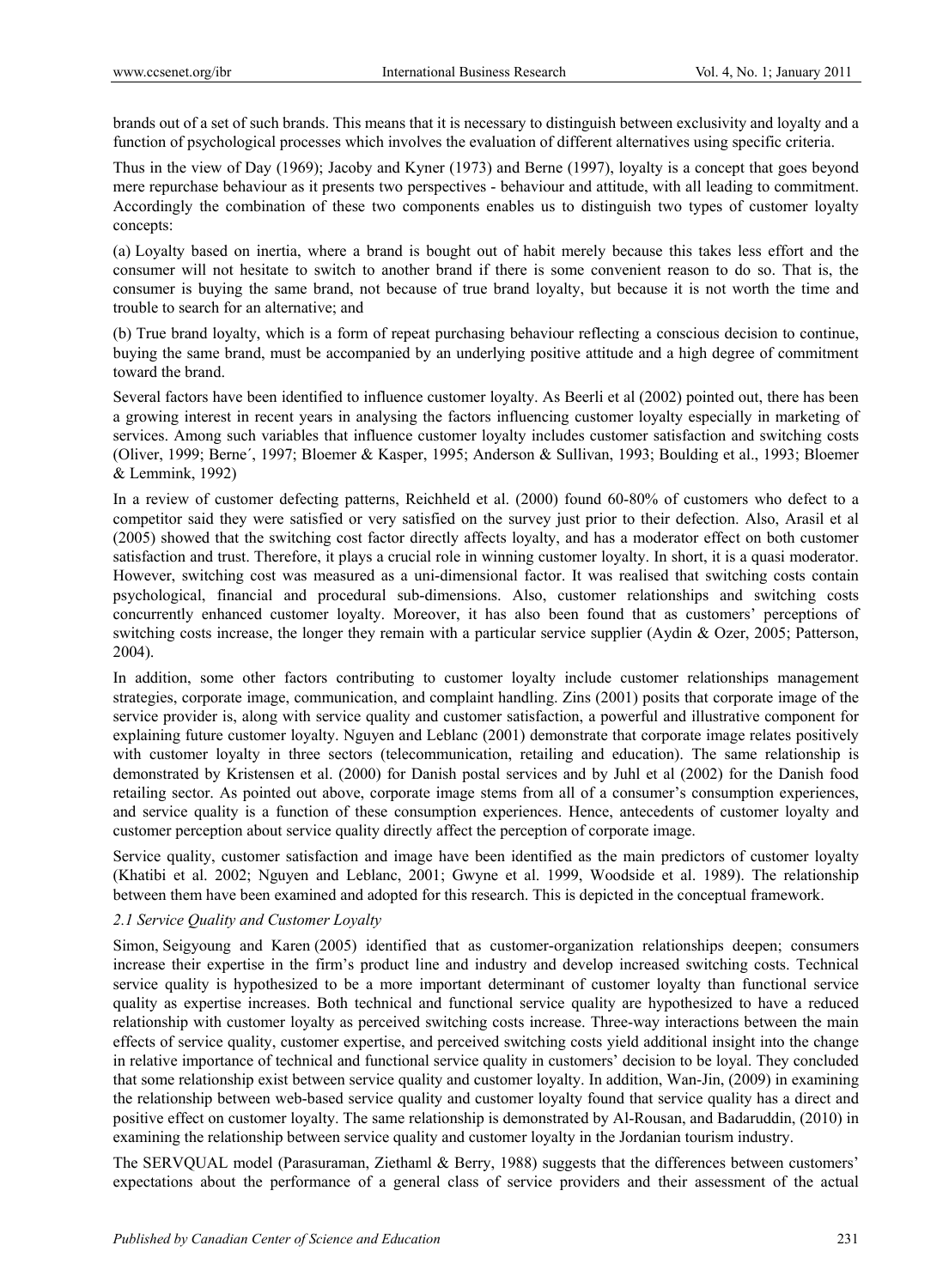performance of a specific firm in that class results in perceptions of quality. This is also widely known as gap analysis. Meanwhile, Aydin and Ozer (2005) showed that perceived service quality is necessary but not sufficient condition for customer loyalty.

Also, the SERVQUAL model has been mostly applied as a model to analyse service quality and consumer expectation. From the foregoing, it can be hypothesised that

**H1**: High level of service quality leads to a high level of customer loyalty

## *2.2 Customer Satisfaction and Customer Loyalty*

Like customer loyalty, there is lack of consensus among researchers on the subject matter of customer satisfaction. This is because several researchers have looked at the concept from different perspectives. Rust and Oliver (1994) suggest that customer satisfaction or dissatisfaction - a "cognitive or affective reaction" - emerges as a response to a single or prolonged set of service encounters. In the words of Giese and Cote (2000), consumer satisfaction comprises three basic components including the type of response (cognitive, affective or conative); the centre of interest or the subject on which the response is focused; and the moment in time at which the evaluation is made. But Anderson and Fornell (1994) are of the view that the literature is not very clear about the distinction between quality and satisfaction. Satisfaction is a "post consumption" experience which compares perceived quality with expected quality, whereas service quality refers to a global evaluation of a firm's service delivery system (Anderson & Fornell, 1994; Parasuraman et al., 1985).

According to Besterfield (1994); Barsky (1995) and Kanji and Moura (2002), customer satisfaction is a complex construct as it has been approached differently. In Levesque and McDougall (1996), satisfaction is conceptualized as an overall customer attitude towards a service provider. Also customer satisfaction has been described as an affective response, focused on product performance compared to some pre-purchase standard during or after consumption (Halstead et al., 1994). So Mano and Oliver (1993) established that satisfaction is an attitude or evaluative judgement varying along the hedonic continuum focused on the product, which is evaluated after consumption.

Whereas some researchers established a link between satisfaction and loyalty, others did not. For instance, Fornell (1992) was of the view that high customer satisfaction will result in increased loyalty for the firm and that customers will be less prone to overtures from competition. Similarly, Jones and Sasser (1995) found that an increase in customer satisfaction produces a stronger effect on loyalty among customers who are at the high end of the satisfaction scale. But the difficulty has always been how to define the scale of satisfaction. However, in Coyne (1989), it was concluded that the relationship between loyalty and customer satisfaction is weak when customer satisfaction is low, moderate when customer satisfaction is intermediate and strong when customer satisfaction is high. Thus, since different factors seem to affect the propensity to be loyal under the conditions of low and high satisfaction, it may be assumed that the form of the relationship between customer satisfaction and loyalty is different at different levels of satisfaction. Additionally, the relationship, between satisfaction and loyalty is neither simple nor linear and satisfied customers may defect (Jones & Sasser, 1995). As a result, there are no simple solutions for turning loyalty into profits. If it were easy, however, everyone would already be doing it (Keiningham et al., 2007; Vázquez-Casielles, 2009). Despite the lack of consensus, however, they agreed there exist some relationship between customer satisfaction and customer loyalty. A third hypothesis can be inferred from the above discussion.

**H2**: High level of customer satisfaction will result in high level of customer loyalty for Vodafone (Ghana)

## *2.3 Corporate Image and Loyalty*

The study also considered other factors influencing customer loyalty such as switching cost, trust, relationship marketing strategies and complaint handling. These factors have been identified to reflect the corporate image of an organisation. Corporate image has also been described as the overall impression made on the minds of the public about a firm (Barich and Kotler, 1991). Nguyen and Leblanc (2001, p. 228) claim that corporate image is related to the physical and behavioural attributes of the firm, such as business name, architecture, variety of products/services, and the impression of quality communicated by each person interacting with the firm's clients. They concluded that corporate image relates positively with customer loyalty in three sectors including telecommunication, education and retailing. Although a customer may not have enough information about a firm, information obtained from different sources such as advertisements and word of mouth will influence the process of forming the corporate image. Fishbein and Ajzen (1975) argue that attitudes are functionally related to behavioural intentions, which predict behaviour. Also Rowley and Dawes (1999) posit that image (brand/corporate image) and expectations that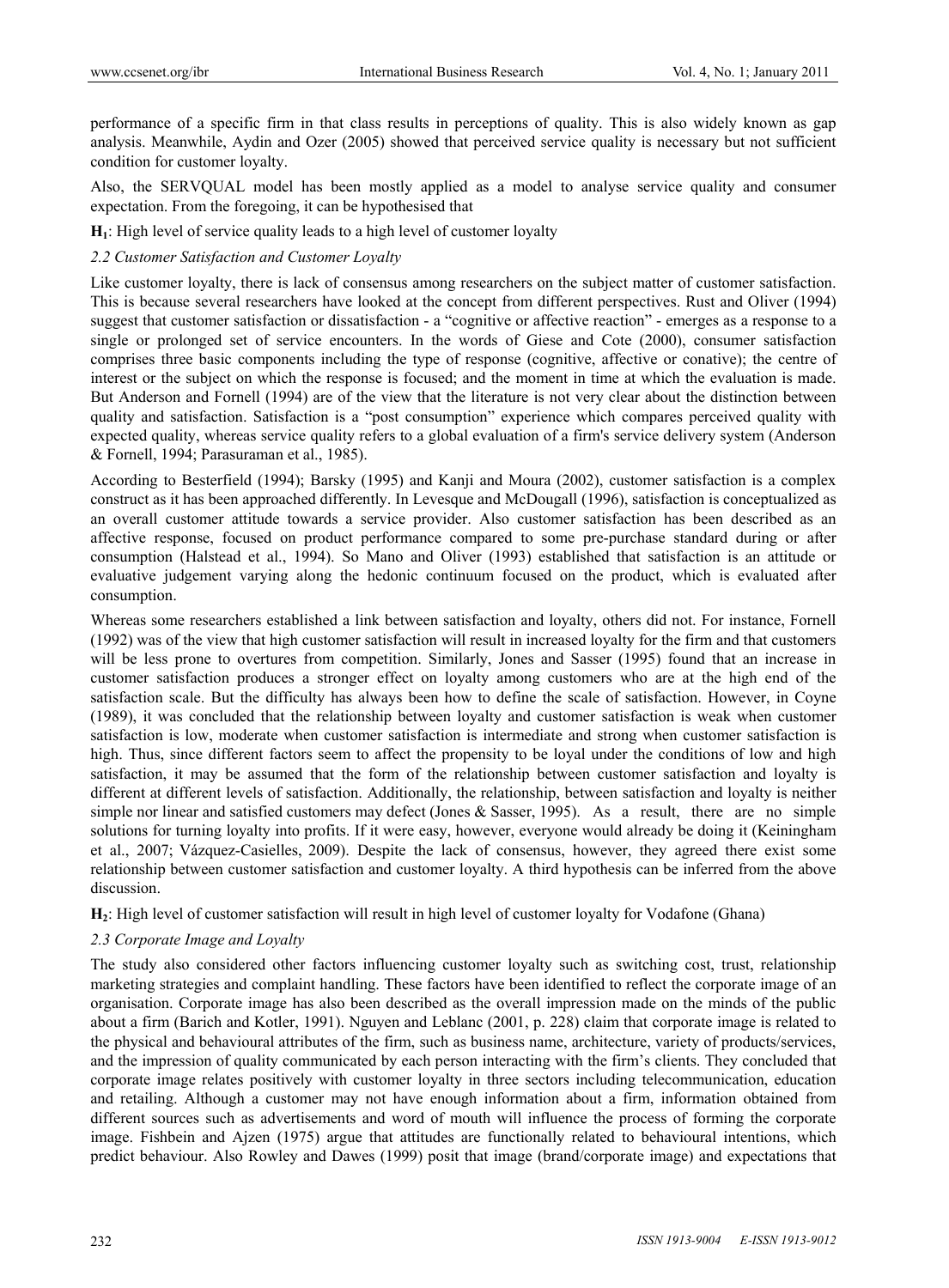users hold with respect to the nature and quality of their services affect customer loyalty. Consequently, corporate image as an attitude must affect behavioural intentions such as customer loyalty.

Anderson and Fornell, (1994), again in a business-to-business context, found effects of company reputation on trust. Their construct of company image includes (stability and firmly established, social contribution for society, concern with customers, reliability of what the firm says and does, innovative and forward looking). They argued for a possible relationship between image, not only between image and trust (that would then function as a mediator between image and loyalty), on the obvious grounds that trust is to some extent built on reputation, but also for possible direct effects of image on loyalty. That is, consumers may be loyal to a firm or brand because it is viewed as having a positive image among other consumers; particularly in credence goods and this alone may provoke some amount of unwillingness to switch (Wang, 2010) . Corporate image has a significant positive impact on customer loyalty (Andreassen, 1999). A good corporate image can compensate for a bad or mediocre complaint resolution. Customers will balance the complaint resolution experience with previous encounters, that is customers may consider the initial incident as irregular and not representative for the company. In this respect corporate image functions as an aggregated expectation formed through previous encounters or external sources. From the above discussion, it can be hypothesized that

## **H3**: Good corporate image leads to high customer loyalty

#### *2.4 Service Quality, Customer Satisfaction and Customer Loyalty*

Evidence from the service marketing literature indicates that these concepts have either been severally defined and/or used interchangeably. For the purpose of this study, service quality has been defined as the difference between customer expectations and perceptions of service delivered (Gronroos, 1984; Parasuraman et al., 1988, 1991). Customer loyalty has been defined as an attitude or behaviour of customer to commit to the firm's product, buy or making frequent purchase, repurchase and product recommendation; engages in brand defense as well as establishing a long term relationship with the firm. Customer satisfaction is defined as an overall evaluation based on the total purchase and consumption experience focused on the perceived service performance compared with prepurchase expectations over time. Also customer satisfaction is a measure that suggests meeting minimum or basic requirements. Inherently, it falls short of truly helping an organization identify customer needs and expectations, what to do with them, and why. Usually, those customers proclaiming to be "extremely or very satisfied" may be the least profitable customers in terms of revenue and product usage indicators to a firm (Tutton, 2007). With the role of the customer changing gradually (Prahalad &Ramaswamy, 2000), customer perceived service quality has been given more and more attention for its specific contribution to the competitiveness of business and there have been a variety of studies on different issues concerning service quality over the last several years. These researchers believed that measuring service quality as disconfirmation (the difference between perceptions and expectations) is valid and allows service providers to identify several gaps in the service provided. However, most of these studies have found a poor fit for the disconfirmation model.

The effects of service quality on consumer decision-making appear to be largely indirect and mediated by value and satisfaction (Brady & Cronin, 2001). A review of literature reveals that the terms quality and satisfaction are quite often used interchangeably. While both concepts are related and appear to be merging, there are still gaps in understanding the two constructs, their relationship to each other and their antecedents and consequences (Gwynne et al., 1999). A distinction has often been made between the two constructs. According to Cronin and Taylor (1992), this distinction is important to both managers and researchers alike, because service providers need to know whether their objective should be to have consumers who are satisfied with their performance or to deliver the maximum level of perceived service quality.

Oliver (1997) takes the view that satisfaction is the 'emotional reaction following a disconfirmation experience'. Getty and Thompson (1994) defined satisfaction as a 'summary psychological state experienced by the consumer when confirmed or disconfirmed expectations exist with respect to a specific service transaction or experience'. Rust and Oliver (1994) suggested that customer satisfaction or dissatisfaction – a 'cognitive or affective reaction' – emerges as a response to a single or prolonged set of service encounters. Satisfaction is a 'post-consumption' experience which compares perceived quality with expected quality, whereas service quality refers to global evaluation of a firm's service delivery system (Parasuraman et al, 1985; Anderson & Fornell, 1994). Perceived quality, on the other hand may be viewed as a global attitudinal judgement associated with the superiority of the service experience over time (Getty &Thompson 1994). As such, it is dynamic in nature and less transaction specific (Parasuraman et al, 1988).

Ruyter et al (1998) contends that the concept of loyalty and satisfaction are closely related concepts. They said that conceptually, the idiosyncratic nature of each service setting limits the generalisability of previous research findings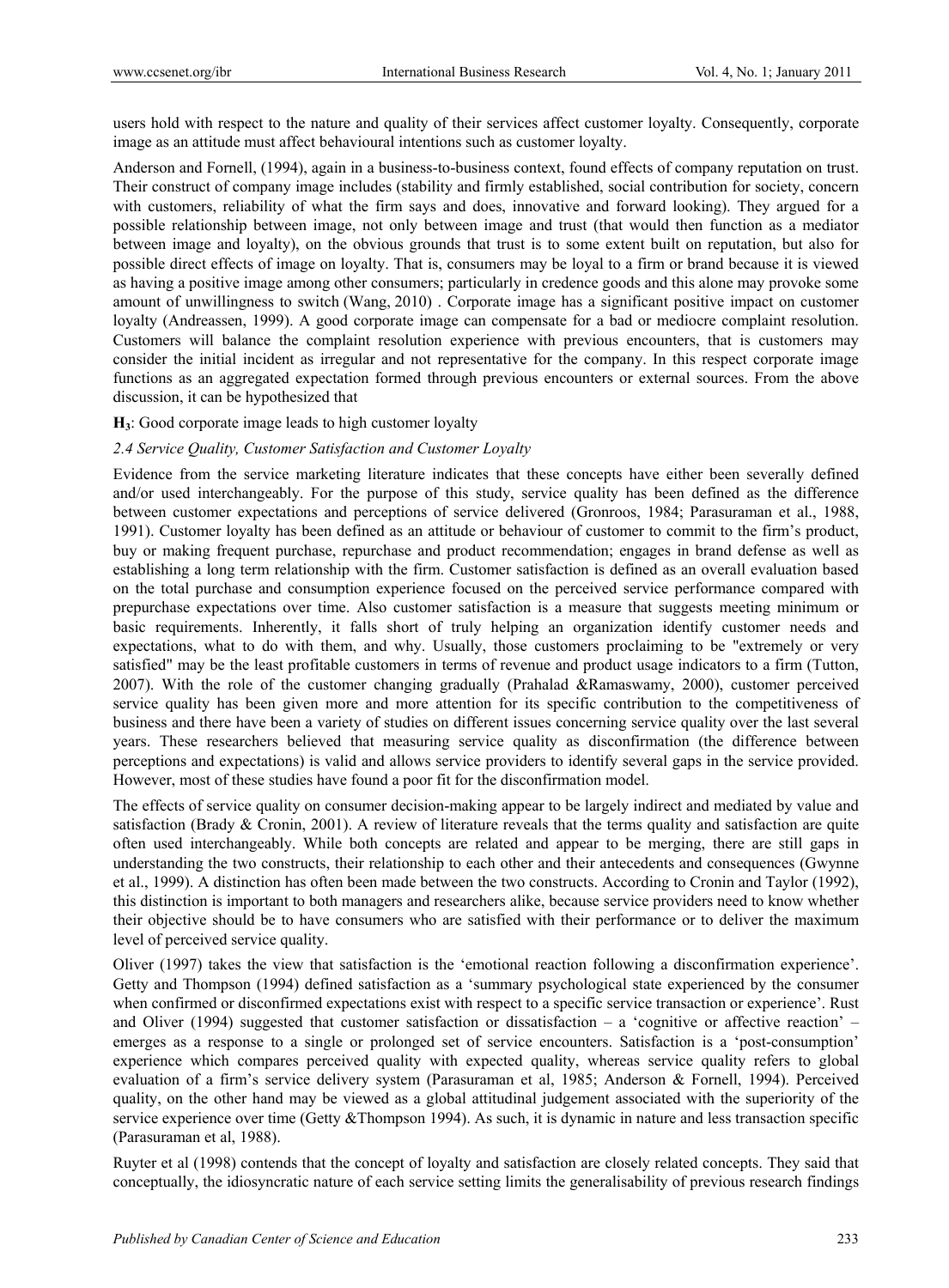with regard to behavioural intentions, especially as most of the studies linking service quality, satisfaction and behavioural intentions have been conducted in one specific service setting. Therefore, they proposed a cross-sectional perspective to gain further insight into the development of service loyalty. Jones and Sasser (1995) concluded that the relationship between customer evaluations and loyalty across industries is "neither linear nor simple". It has been suggested that the degree of switching costs may have an influence on customer loyalty in a given industry (Anderson & Fornell, 1994; Dick & Basu, 1994; Fornell, 1992; Gremler & Brown, 1996). The fourth hypothesis can be deduced from the discussion and thus is

**H4:** Service quality exerts a strong influence on customer satisfaction which translates into high customer loyalty.

#### *2.5 Conceptual Framework Developed for the Study*

The framework for the study was adopted and modified from the empirical study by Beerli et al (2002) depicted in figure 1. The figure illustrates the relationship among service quality, customer satisfaction, image and customer loyalty.

#### *=INSERT FIGURE 1 HERE=*

The framework indicates that perceived quality is considered an antecedent of customer satisfaction (Woodside et al., 1989; Reidenbach & Sandifer-Smallwood, 1990; Cronin & Taylor, 1992; Fornell, 1992; Anderson & Sullivan, 1993; Gotlieb et al., 1994; Spreng & Mackoy, 1996). It indicates that the quality of service measured by the SERVOUAL variables may lead to customer loyalty or lead to customer satisfaction that can translate into loyalty. A vast number of specific constructs have been used in conceptual discussions and empirical examinations of customer loyalty, yet they seem to have at least one thing in common (at a very high level of aggregation): they refer to the customer's relationship over time toward one specific object (a vendor, a brand, a service supplier, etc.) (Soderlund, 2005).

#### **3. Data and Methodology**

The target population of the study comprised 7,621 clients of Vodafone (Ghana) in the Cape Coast Metropolitan area. This was obtained from the database of Vodafone (Ghana). The company was chosen because as of the time data was collected, it was the state-owned majority shareholder. Also, customers were complaining about their services. This was made known when NCA gave a directive for GT and MTN to halt selling their SIMcards and improve the quality of their services. The branch in Cape Coast was chosen due to time and financial constraints and also to be able to control internal validity. Currently, the company has been privatised with Vodafone holding 70 per cent shares.

To ensure that an adequate number of responses were received, the sample size was determined using Hair et al's (2002) sample size determination formula. The researcher used simple random sampling to collect the data. This sampling technique was chosen relative to the others because it is easily understood, the sample results may be projected to the target population and there is no (human) interference in the selection of the sample. However, using this sampling technique, it is often difficult to construct a sampling frame that will permit a simple random sample to be drawn.

The main instrument for data collection was the questionnaire. The questionnaire was developed based on the stated hypothesis and also based on the SERVQUAL model. Both open-ended and closed-ended questions were used. The questions were on a 7-point Likert scale. The scores were coded 7 for strongly agree or strongly satisfied, 6 for moderately agree or moderately satisfied, 5 slightly agree or satisfied, 4 for neutral or indifferent, 3 for somehow disagree or slightly dissatisfied, 2 for disagree or moderately dissatisfied and 1 for strongly disagree or highly dissatisfied.

#### *3.1 Measurement of Variables*

Service quality was measured by using the variables suggested in the SERVQUAL model (Parasuraman, Zeithmal & Berry, 1988, Ndubisi, Chan, & Chukwunonso, 2004). In applying the SERVQUAL model, 21 statements were used to measure service quality across these elements, based a seven point Likert scale. The factors in the model were measured as follows: tangibles, reliability, responsiveness, competence, courtesy, security, access, communication, and understanding the customer.

The performance ratings of cellular phones reported in consumer reports (1998) were used by Lee et al (2001) as a basis for measuring consumer satisfaction where the main factors considered were opinions of consumers regarding pricing plan, core services (coverage of the calling area and the clarity of sound) and value-added services (precision of billing services and easy access to provider). Customer satisfaction is thus measured by using customer complaint rate, negative affect/emotions, reluctant to switch, customer service, first choice and search motivation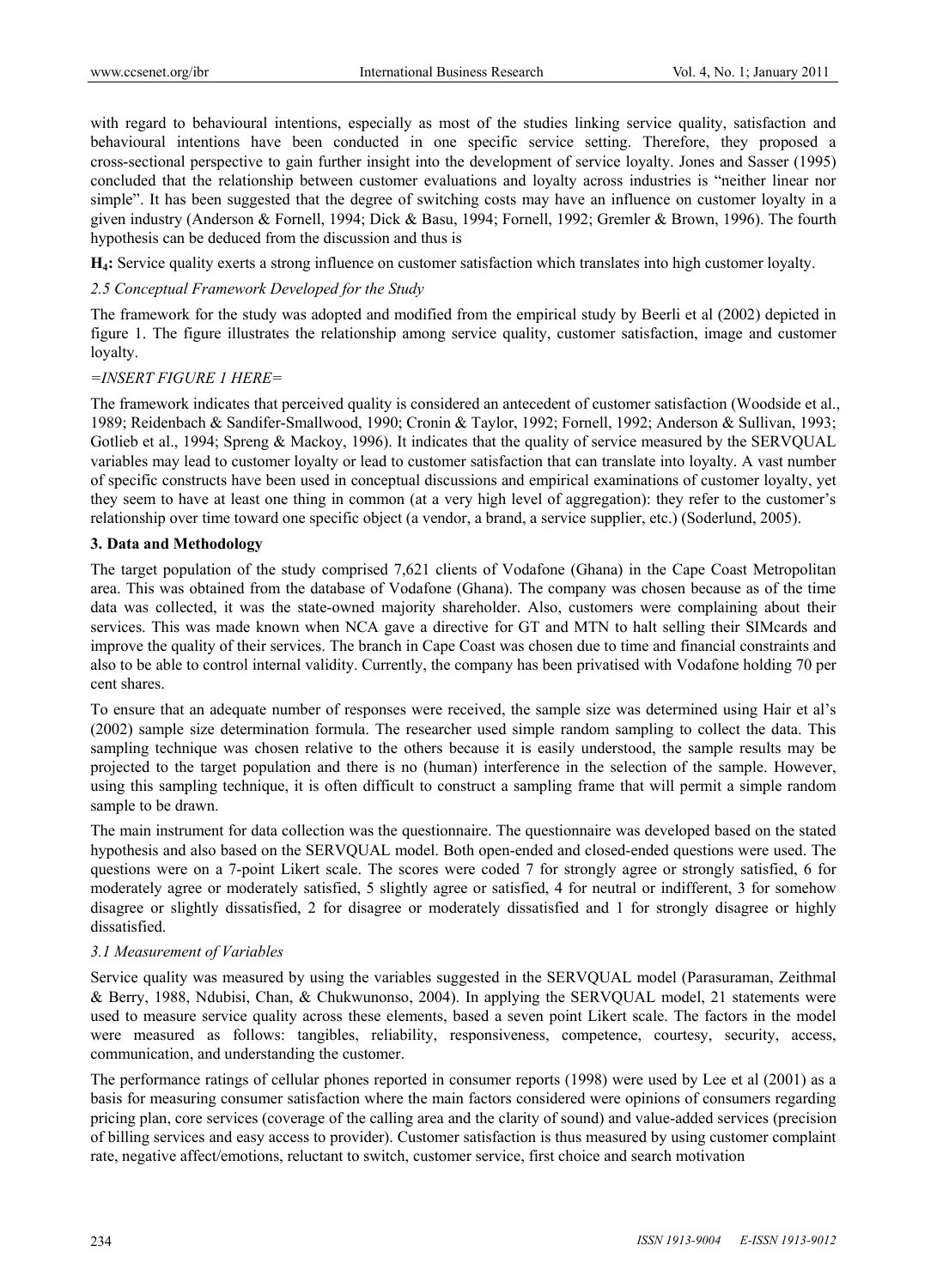Measurement of corporate image was done by modifying and using the measures in Aydin and Ozer (2005). Image is measured by using switching cost, trust, relationship marketing strategies and complaint handling.

To measure customer loyalty, a subset of the original measures in Narayandas (2005) and Lee et al (2001) were modified and used such as repurchase intent, resistance to switch to competitors' product that is superior to the preferred one, and willingness to recommend preferred products to friends and associates.

Five hundred and twenty (520) questionnaires were administered at the company's main office and retail outlets where the Vodafone's products are sold in the Cape Coast Metropolitan Area. On the whole, out of the 520 respondents visited, about 460 provided completed questionnaires; the remaining questionnaires were given back uncompleted. This resulted in 88 per cent retrieval.

The results were analyzed to find the strength of the cause and effect relationships using multiple regression (see Malhotra, 2007) and binary choice model. Arysad (2005) argues that since the datasets are not normally distributed, ordinary least square (OLS) model will lead to inefficient parameters estimates, because of heteroscedasticity problem, hence the two models to avoid paying for the penalty of possible inefficient parameter. Arysad (2005) suggests the use of binomial or binary choice model - such as probit and logit model - to overcome the problems because it uses a dummy variable instead of a continuous variable. The probit and logit models usually give similar results and it is difficult to distinguish them statistically, since the cumulative normal distribution of probit model and the logistic distribution are very close to each other. However, the assumption underlying the distribution is normal and makes probit analysis somewhat more restricted than logit analysis. The logit model can be used without any change even with unequal sample sizes. For these reasons, this study employs the logistic model as additional tool to correct the classical assumptions of ordinary least square which may affect the interpretation to results.

## **4. Results and Discussion**

The results of the hypothesis are discussed in this section.

# *=INSERT TABLE 1 HERE=*

The significance of the estimated coefficients of the variables is based on Wald's statistic. From Table 1, service quality is significant in explaining customer loyalty. The positive sign of the coefficient  $(B=1.760)$  indicates that there is a positive relationship between service quality and customer loyalty. So quality service for instance will result in higher loyalty towards the brand of service. The odds ratio given as Exp(B)=5.87, indicates that the model predicts a probability that based on the current level of service quality, the customer will be loyal. Thus, a manager seeking to increase brand loyalty should focus on improving quality of service.

## *=INSERT TABLE 2 HERE=*

To test for the significance of the estimated coefficients, the Wald's statistic was again used. From Table 2, customer satisfaction is observed to be significant  $(p<0.005)$  in explaining customer loyalty even though there is an inverse relationship between the two. The negative sign for the coefficient indicates that as customer satisfaction decreases, customer loyalty towards the brand still increases and vice versa. The odds ratio given as  $Exp(B) = 215$ , indicates that the model predicts a probability that based on the current level of satisfaction; the customer will still be loyal. This finding implies that among customers of Vodafone (Ghana), satisfaction is not a basis for loyalty. Some reasons accounting for this result may include the underdeveloped nature of the telecom sector. Also, the other competitive firms have challenges causing dissatisfaction but people are still loyal. So customers switching is not necessarily because they are satisfied or not. Again, the other networks may not be providing superior services but average services hence customers feel better off staying with their current telecom providers. As has already been alluded to, managers of these firms should focus on improving the quality of service as an effective means to increase customer loyalty.

# *=INSERT TABLE 3 HERE=*

The results from Table 3 shows that corporate image is observed to be significant in explaining customer loyalty. The positive sign for the coefficient indicates that as corporate image increases, customer loyalty towards the brand increases. Attitudes are functionally related to behavioural intentions, which predict behaviour. Consequently, corporate image as an attitude must affect behavioural intentions such as customer loyalty. The odds ratio given by Exp  $(B) = 3.135$ , indicates that the model predicts a probability of image influencing the loyalty of customers of Ghana Telecom. It implies that corporate image is necessary in influencing loyalty.

## *=INSERT TABLE 4 HERE=*

The results indicate that there is statistically positive relationship between service quality and customer loyalty**.** This is indicated by the positive coefficient (.087), significant at 0.05 level shown in Table 4. However, it was found that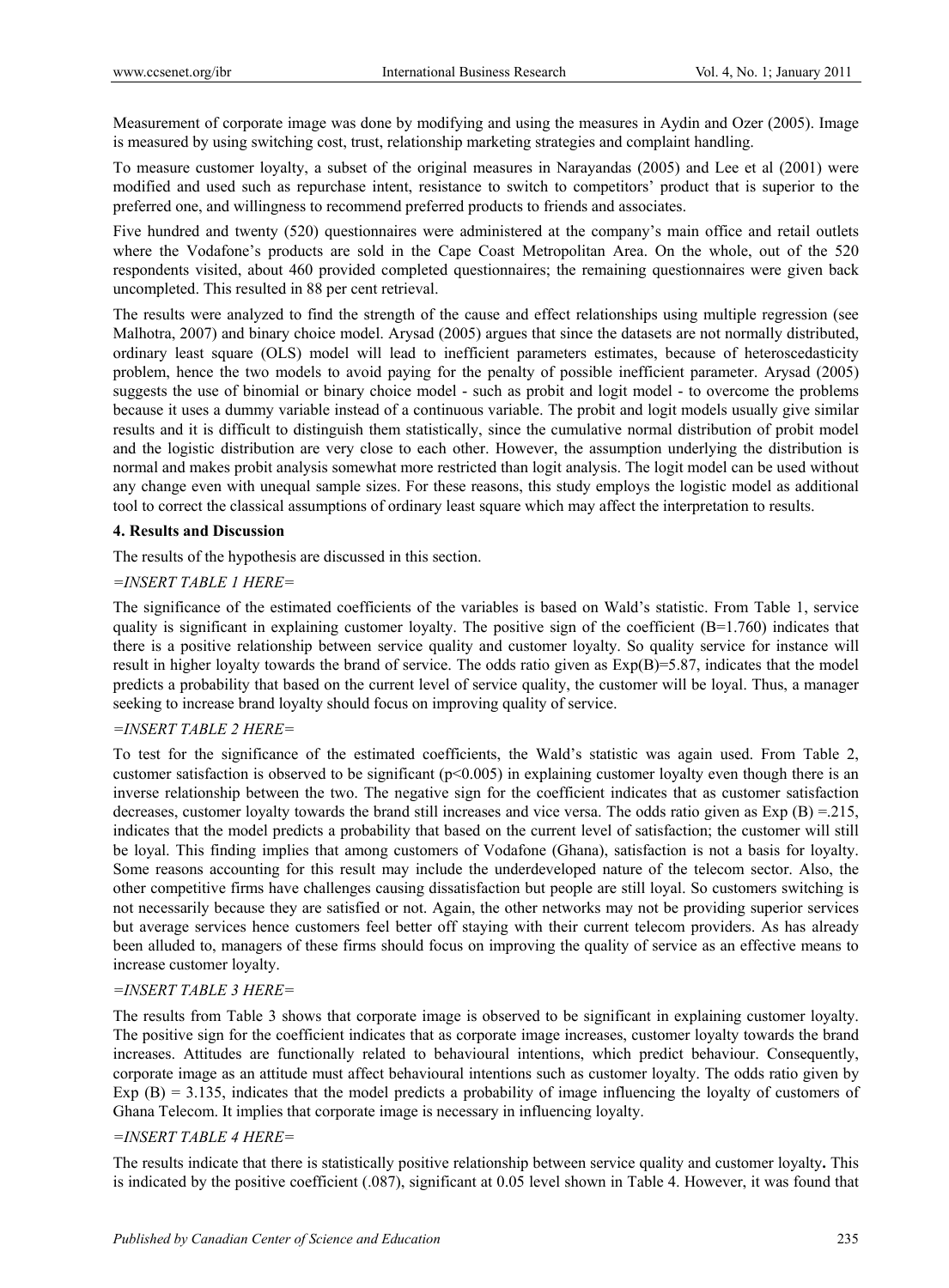there is statistically negative relationship between customer loyalty and customer satisfaction. The results also show a positive relationship between customer loyalty and corporate image. This indicates that there is a strong direct positive relationship between overall customer loyalty and corporate image.

Furthermore, the regression model shows that 64.2 per cent of the observed variability in customer loyalty  $(R^2 = 642)$ is explained by the independent variables (service quality, customer satisfaction and image) under study. In addition, the results of analysis of variance (ANOVA) with F=272.862 indicate that the model has a high predictive power. Thus, the result indicates that the three independent variables are significant in analysing customer loyalty in Vodafone (Ghana). This hypothesis predicts that service quality influences customer satisfaction which eventually translates into customer loyalty. From the table, the overall predictive power of the model is significant with an  $R<sup>2</sup>$ = .642. In effect, the joint significance of service quality and customer satisfaction (with corporate image as controlling variable) predicting customer loyalty is better than the individual variables. However, much as customer satisfaction was expected to be a major determinant of customer satisfaction, the results showed otherwise. Thus, service quality can translate into customer satisfaction but it cannot translate into customer loyalty through customer satisfaction.

#### **5. Conclusions and Recommendations**

These findings imply that providing quality service is a critical for customers to stay with a brand or a telecommunication provider. There is a positive relationship between service quality and customer loyalty. This means building customer loyalty depends to a large extent on ensuring that the firm maintains high service quality standards. Putting in place quality mechanisms will drive customer loyalty to a greater height

Putting in place quality mechanisms will drive customer loyalty to a greater height. Hence the first hypothesis was substantiated. These quality measures as have been suggested in most empirical works are contained in the SERVQUAL framework made up of variables such as courtesy, tangibility, reliability, responsiveness, competence, communication, access, security and understandability among others. It can be concluded that for customers to be loyal, telecom firms must provide appealing sales points, wide coverage, neat, comfortable and convenient office locations as well as being responsive to their requests.

However a high level of customer satisfaction may not necessarily result in high customer loyalty. Therefore focusing a great deal on satisfaction may not drive up customer loyalty as it can bring about possible neglect of some important service quality aspects that can bring about a decrease in customer loyalty. . However, focusing on customer satisfaction, may be necessary as it might enable the firm to cater for some important aspects of the services (e.g. switching cost, complaint handling) that may not be included in the service quality model.

There was a strong positive relationship between corporate image and customer loyalty. This means that falling corporate image will push down the level of customer loyalty. It can be concluded that corporate image is of significance for the firm's customers to stay with it.

The overall predictive power of the service quality model used in predicting customer loyalty is greater when customer satisfaction is used as a mediator than when it is used alone. In effect, the joint significance of service quality and customer satisfaction (with corporate image as controlling variable) for predicting customer loyalty is better than the individual variables. However, much as customer satisfaction was expected to be a major determinant of customer, the results showed otherwise. It can thus be concluded that service quality can translate into customer satisfaction but it cannot translate into customer loyalty through customer satisfaction.

For managers, these findings have important implications with regard to brand building strategies. Key to profitability is customer loyalty. The study has documented that quality of service is the most significant factor in obtaining customer loyalty. Therefore Telecom management needs to emphasize service quality. Due to the fact that telecom firms do not provide tangible products, their service quality is usually assessed by measures of the service-provider's relationship with customers. Thus, telecom service management should pay attention to staff skill possession, knowledge, attention to customers and their needs, offering fast and efficient services and general attitude to customer services.

Other issues for gaining customer loyalty for telecom services include confidentiality in transactions, trustworthiness of staff, availability of customer care centres on weekends, extension of working hours, and provision of security for customers' transactions. Invariably, there is need for the management of telecom firms to intermittently train their workers on relationship marketing skills. Such training would build a customer-oriented climate in which contact staff can deliver service efficiently and effectively, acknowledging that acquiring and retaining customers is the very essence of marketing.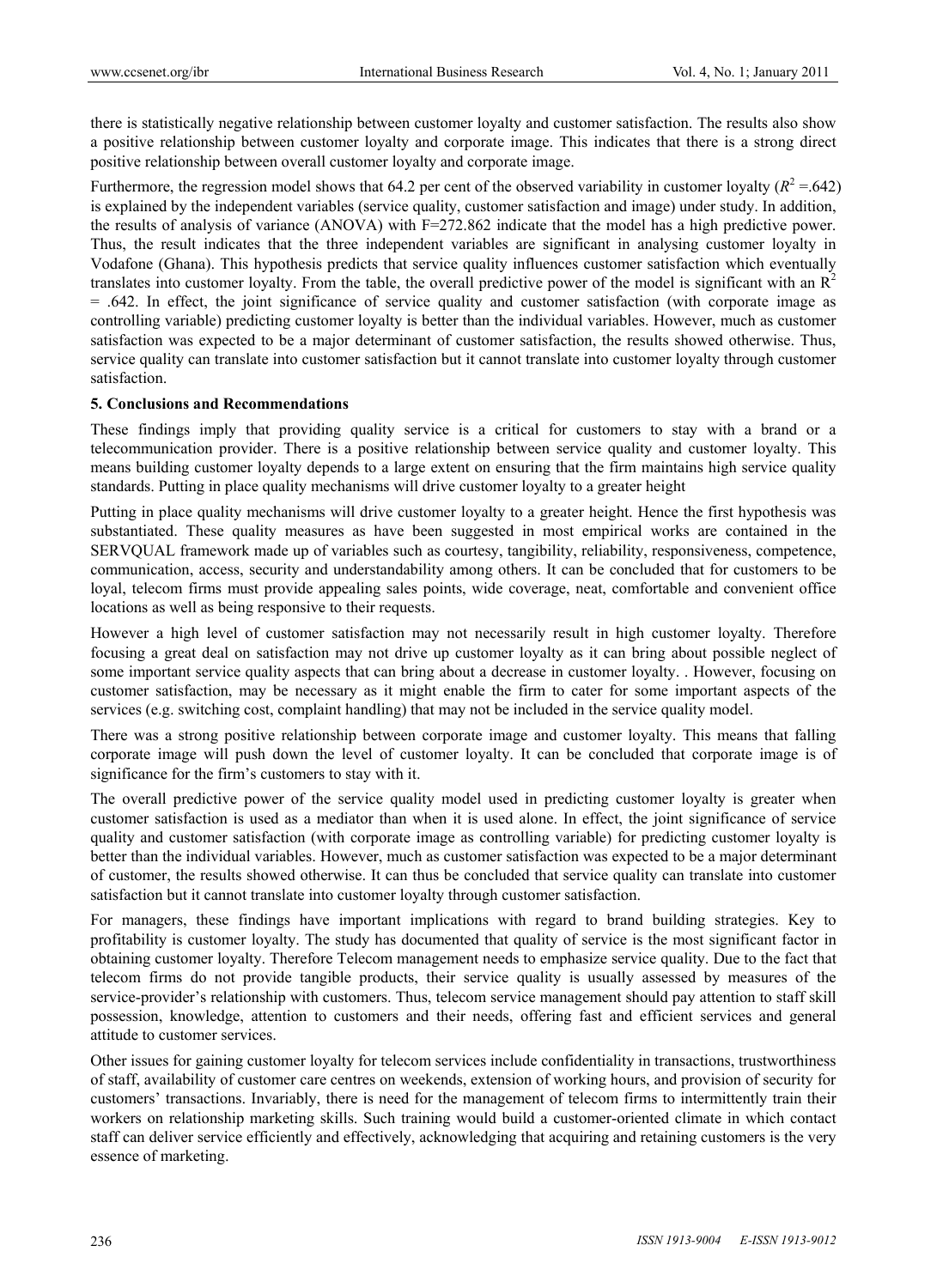Finally, the behaviour of Vodafone's customers is such that they still remain loyal even when they are not satisfied with the services they receive. If the company should further improve upon its services, their customers are likely to stay with them for a very long time – possibly strengthen their relationship with the company.

## **References**

Al-Rousan, M. R. & Badaruddin, M. (2010) Customer loyalty and the impacts of service quality: The case of five star hotels in Jordan. *International Journal of Business, Economics, Finance and Management Sciences,* 2(3)

Anderson, E & Sullivan, M.W. (1993). The antecedents and consequences of customer satisfaction for firms. *Marketing Science,* 12 (2)*,* 125-43

Anderson, E.W. & Fornell, C. (1994). Customer satisfaction, market share and profitability: Findings from Sweden. *Journal of Marketing,* 58(3), 53.

Andreassen, W.T. (1999). What drives customer loyalty with complaint resolution? *Journal of Service Research,* 1 (4)

Arasil, O. (2005). Customer loyalty and the effect of switching costs as a moderator variable a case in the Turkish mobile phone market. *Marketing Intelligence & Planning,* 23(1)*,* 89-103, *Emerald* Group Publishing Limited, 0263-4503.

Arsyad L. (2005) An assessment of performance and sustainability of Microfinance Institutions: A case study of Village credit institutions in Gianyar, Bali, Indonesia, unpublished PhD thesis, Flinders University, Australia

Aydin, S. & Ozer, G. (2005). The analysis of antecedents of customer loyalty in the turkish mobile telecommunication market. *European Journal of Marketing,* 39 (7/8)*,* 910-925.

Barich, H. & Kotler, P. (1991). A framework for marketing image management. *Sloan Management Review*, 32 (2), 94-104.

Barsky, J. (1995). *World-class customer satisfaction*. Burr Ridge, IL: Irwin Professional

Beerli, A., Martin, D.J. & Quintana, A. (2002). A model of customer loyalty in the retail banking market. *European Journal of Marketing,* 38(1)*,* 253-275.

Berne´, C. (1997). Modelizacio´n de la poscompra: Satisfaccio´n y lealtad. In Mu´gica Grijalva, J.M. & Ruiz de Maya, S. (Eds), *El Comportamiento del Consumidor,*(pp163-80) Cap. 5, Ariel Economı´a, Barcelona*.*

Besterfield, D.H. (1994). *Quality Control*. Englewood Cliffs, NJ: Prentice-Hall,

Bloemer, J.M. & Kasper, H. (1995). *Brand loyalty and brand satisfaction: The case of buying audio cassettes anew in the Netherlands*. In Proceeding of the 22nd European Academy Conference, Barcelona.

Bloemer, J.M. & Lemmink, J.G. (1992). The importance of customer satisfaction in explaining brand and dealer loyalty. *Journal of Marketing Management,* 8, 351-64.

Boulding, W., Kalra, A., Staelin, R. & Zeithaml, V. A. (1993, February). A dynamic process model of service quality from expectations to behavioural intentions. *Journal of Marketing Research,* 30, 7-27

Brady, M. K., & Cronin, J. J. (2001, *July*). Some new thoughts on conceptualising perceived service quality: A hierarchical approach. *Journal of Marketing,* 65.

Consumer Reports (1998). *Buying Guide Issue*. September, Consumers Union of United States, New York

Coyne, K. (1989). Beyond service fads - meaningful strategies for the real world. *Sloan Management Review, 30,*  69-76.

Cronin, J. J. Jr & Taylor, S. A. (1992). Measuring service quality: A re-examination and extension. *Journal of Marketing, 56*, 405-20

Day, G.S. (1969). *A* two-dimensional concept of brand loyalty. *Journal of Advertising Research, 9,* 29-35.

Dick, A. & Basu, K. (1994). Customer loyalty: Toward an integrated conceptual framework. *Journal of Marketing Science. 22 (2),* 99-113

Fishbein, M. & Ajzen, I. (1975). *Belief, attitude, intention, and behavior: An introduction to theory and research*. Reading, MA: Addison-Wesley

Fornell, C. (1992). A national customer satisfaction barometer: The Swedish experience. *Journal of Marketing, 56,* 6-21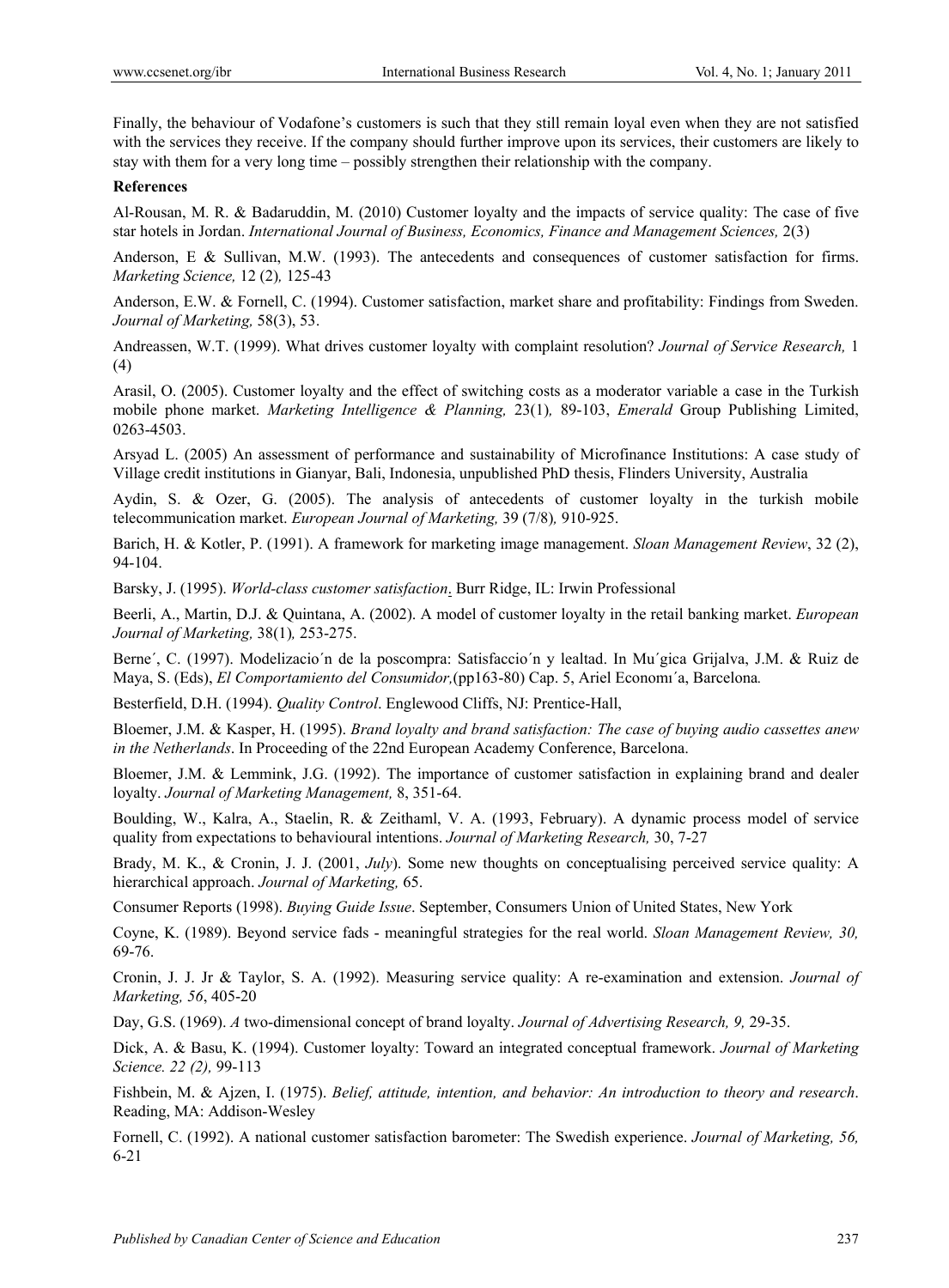Fornell, C., Johnson, M.D., Anderson, E.W., Cha, J. & Bryang, B.E. (1996). The American customer satisfaction index: Nature, purpose, and finding. *Journal of Marketing, 60,* 7-18

Frempong, G. (2002). Telecommunication Reforms – Ghana's Experience. Discussion Paper, Technical University of Denmark

Getty, J.M. & Thompson, K.N. (1994). The relationship between quality, satisfaction and recommending behaviour in lodging decision. *Journal of Hospitality and Leisure Marketing, 2(3),* 3-22

Giese, J. L. & Cote, J. A. (2000). Defining consumer satisfaction. *Academy of Marketing Science Review (*on line).

Gotlied, J.B., Dhurv, G. & Brown S.W. (1994). Consumer satisfaction and perceived quality: complementary or divergent constructs? *Journal of Applied Psychology, 79(6)*, 875-885.

Gremler, D.D. & Brown, S.W. (1996). The loyalty ripple effect: Appreciating the full value of customers*. International Journal of Service Industry Management, 10(3),* 271-91.

Gronroos, C. (1984). A service quality model and its marketing implications. *European Journal of Marketing, 18*, 36-44.

Gwyne, A., Ennew, C. & Devlin, J. (1999). Service quality and customer satisfaction: *A* longitudinal analysis. Proceedings of the 28<sup>th</sup> European Marketing Academy Conference, Humboldt Univeristy, Berlin, 25.

Hair, J.F. Jnr., Bush, R.P & Ortinau D.J. (2002). *Marketing research: A practical approach for the new millennium.* New York: Irwin McGraw-Hill

Halstead, D., Hartman, D. & Schmidt, S.L. (1994). Multisource effects on the satisfaction formation process*. Journal of the Academy of Marketing Science, 22*, 114-29.

Jacoby, J. & Chestnut, R. (1978). *Brand loyalty: Measurement and management*. New York NY: John Wiley & Sons.

Jacoby, J. & Kyner, D.B. (1973). Brand loyalty vs. repeat purchasing behaviours. *Journal of Marketing Research, 10,* 1-19.

Jayaraman, M. & Vong, O. F. (2008). An examination of the relationship between service quality and customer satisfaction in a training organization. Unitar E-Journal 4(2)

Jones, T. & Sasser, W. (1995). Why satisfied customers defect. *Harvard Business Review. 73(6),* 88-99

Juhl, H.J., Kristensen, K. & Ostergaard, P. (2002). Consumer satisfaction in European food retailing. *Journal of Retailing and Consumer Services, 9(6),* 27-34.

Kanji, G. & Moura, P. (2002). Kanji's business scorecard. *Total Quality Management, 13(1),* 13-27.

Keiningham, T.L., Cooil, B., Andreassen, T.W. & Aksoy, L. (2007). A longitudinal examination of 'net promoter' on firm revenue growth. *Journal of Marketing (forthcoming).* 

Khatibi, A.A., Ismail, H. & Thyagarajan, V. (2002). What drives customer loyalty: An analysis from the telecommunications industry. *Journal of Targeting, Measurement and Analysis for Marketing, 11(1),* 34-44, Henry Stewart Publications 0967-3237

Lee, J., Lee, J. & Feick, L. (2001). The impact of switching costs on the customer satisfaction-loyalty link: Mobile phone service in France. *Journal of Services Marketing, 15(1),* 35-48.

Levesque, T. & McDougall, G. (1996). Determinants of customer satisfaction in retail banking. *International Journal of Bank Marketing, 14(7),* 12-20.

Mano, H. & Oliver, R.L. (1993). Assessing the dimensionality and structure of the consumption experience: evaluation, feeling, and satisfaction. *Journal of Consumer Research, 20,* 451-66.

Mittal, B. & Lassar, W.M. (1998). Why do customers switch? The dynamics of satisfaction versus loyalty. *Journal of Services Marketing, 12(3)*, 177-94.

Narayandas, D. (2005). Building loyalty in business markets. *Harvard Business Review,* 131-40.

Ndubisi O.N., Wah, K.C. & Ndubisi C.G. (2007). Supplier-customer relationship management and customer loyalty: the banking industry perspective. *Journal of Enterprise Information Management,* 20(2*),* 222-236

Ndubisi, N.O., Chan, K.W. & Chukwunonso, N.C. (2004). Evaluating relationship marketing strategies and customer loyalty. *International Logistics Congress Proceeding,* 11, Izmir.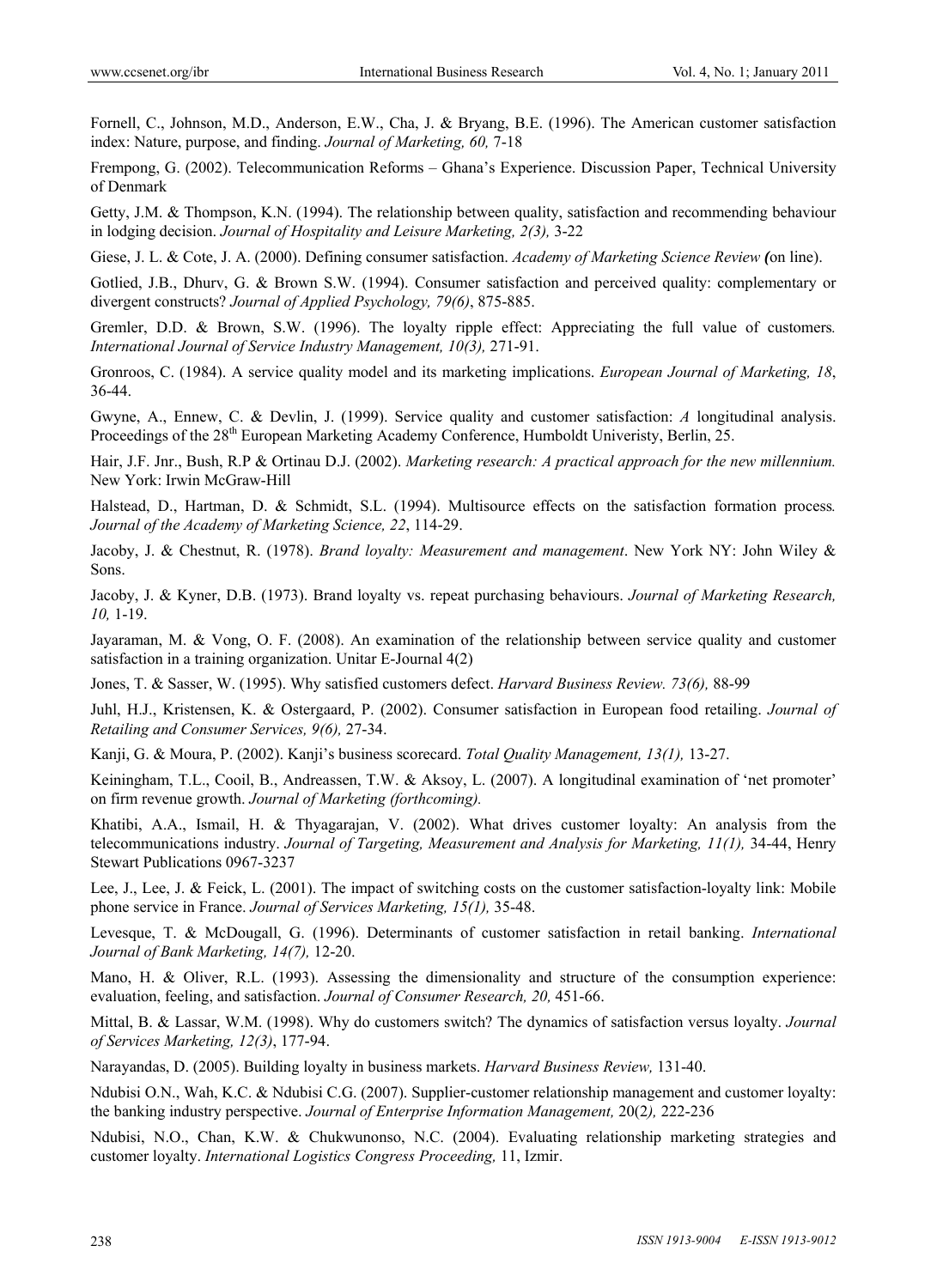Nguyen, N. & Leblanc, G. (2001). Corporate image and corporate reputation in customers'retention decisions in services*. Journal of Retailing and Consumer Services,* 8, 227-36.

Oliver, R.L. (1999). Whence consumer loyalty. *Journal of Marketing.* 63*,* 33-44

Owusu-Frimpong, N. (1999). Patronage behaviour of Ghanaian bank customers. *International Journal of Bank Marketing*, 17(7), 335-342

Parasuraman, A., Zeithaml V. A. & Berry, L. L. (1991). Refinement and reassessment of the SERVQUAL scale. *Journal of Retailing,* 67 (4), 420-450.

Parasuraman, A., Ziethaml, V.A. & Berry, L.L. (1985). A conceptual model of service quality and its implications for further research. *Journal of Marketing.* 49*,* 41-50

Parasuraman, A., Ziethaml, V.A. & Berry, L.L. (1988). SERVQUAL: A multiple-item scale for measuring consumer perceptions of service quality. *Journal of Retailing.* 64(1), 12-40

Patterson, P.G. (2004). A contingency model of behavioural intentions in a service context. *European Journal of Marketing,* 38(9-10), 1304-15.

Prahalad, C.K. & Ramaswamy, V. (2000). Co-opting customer competence. *Harvard Business Review,* 78(1), 79-87.

Reichheld, F., Markey, R. & Hopton, C. (2000). The loyalty effect – the relationship between loyalty and profits. *European Business Journal,* 12(3), 134-9.

Reidenbach, R.E. & Sandifer-Smallwood, B. (1990). Exploring perceptions of hospital operations by a modified SERVQUAL approach*. Journal of Health Care Marketing, 10,* 47-55.

Rowley, J. & Dawes, J. (1999). Customer loyalty – a relevant concept for libraries*? Library Management,* 20(6), 345-51

Rust, R.T. & Oliver, R.L. (1994). Service quality: insights and managerial implications from the frontier. In Rust, R.T. & Oliver, R.L. (Eds*), Service quality: New directions in theory and practice*, (241-68).

Ruyter, K.., Wetzels, M. & Bloemer, J.M. (1998). On the relationship between perceived service quality, service loyalty and switching costs. *International Journal of Service Industry Management*, 9(5), 436-453

Simon, J. B., Seigyoung, A., & Karen, S. (2005). Customer relationship dynamics: service quality and customer loyalty in the context of varying levels of customer expertise and switching costs. *Journal of the Academy of Marketing Science, 33(2),* 169-183

Söderlund, M. (2005). Customer satisfaction and its consequences on customer behaviour revisited. *International Journal of Service Industries Management, 9(2)*, 169-88

Spreng, R.A. & Mackoy, R.D. (1996). An empirical examination of a model of perceived service quality and satisfaction. *Journal of Retailing, 72(2),* 201-14.

Tutton, G. (2007). Customer satisfaction versus loyalty. Retrieved from the Wise Marketer, http://www.thewisemarketer.co./features/read.asp?id=110

Uncles, M., Dowling, G. & Hammond, K. (2003). Customer loyalty and customer loyalty programs. *Journal of Consumer Marketing, 20(4),* 294-316

Vázquez-Casielles, R. (2009) Customer satisfaction and switching barriers: Effects on repurchase intentions, positive recommendations, and price tolerance. *Journal of Applied Social Psychology* 39(10)

Wang, C.Y. (2010) Service quality, perceived value, corporate image, and customer loyalty in the context of varying levels of switching costs. Psychology and Marketing, 27(3)

Wan-Jin, L. (2009). The relationship between web-based service quality and customer loyalty. Nova Southeastern University

Woodside, A.G., Frey, L.L. & Daly, R.T. (1989). Linking service quality, customer satisfaction and behavioural intention. *Journal of Health Care Marketing, 19,* 5-17.

Zins, A.H. (2001). Relative attitudes and commitment in customer loyalty models. *International Journal of Service Industry Management,* 12(3), 269-94.